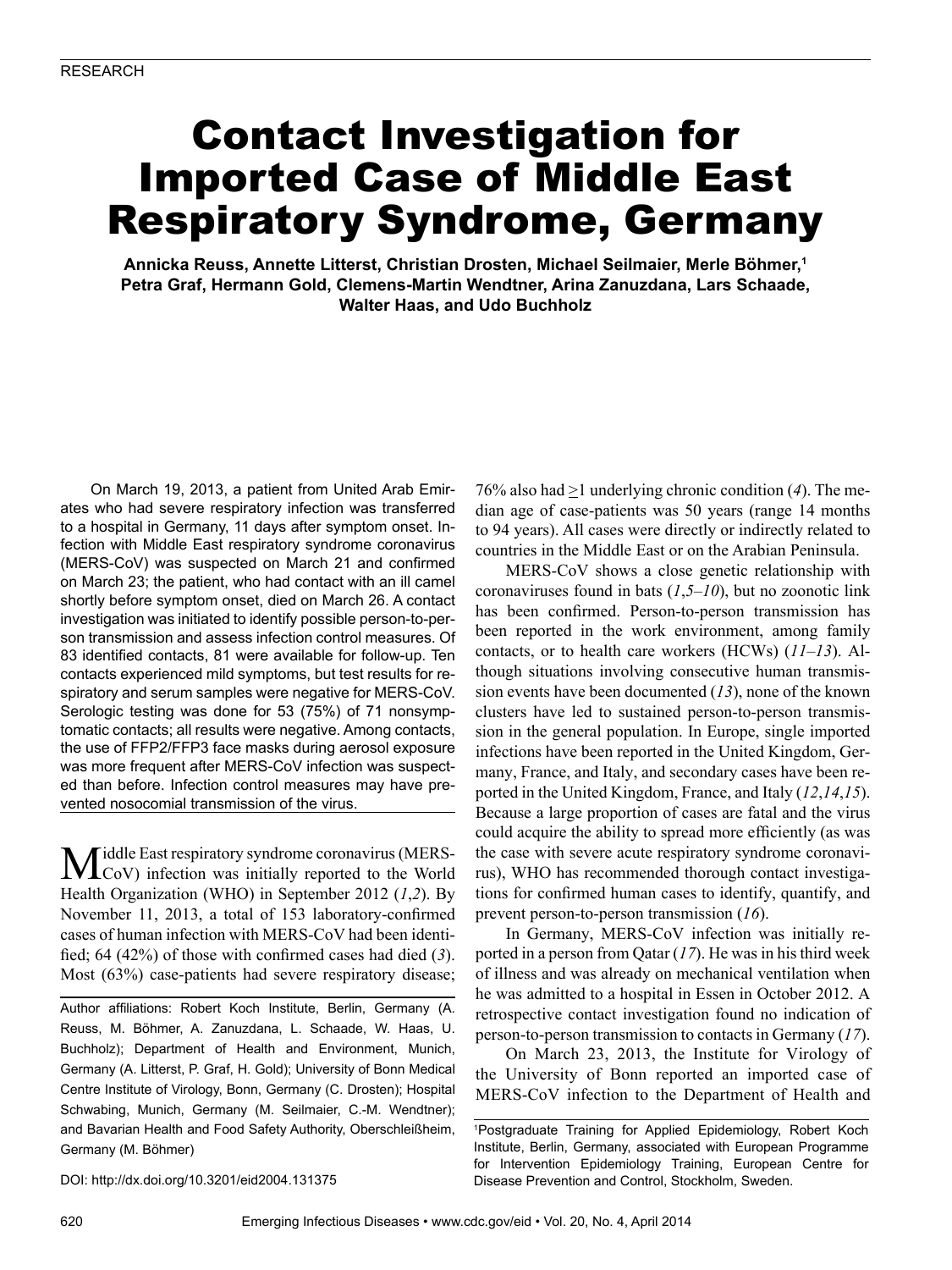Environment in Munich (City Health Department). A 73-year-old man from Abu Dhabi, United Arab Emirates, had been admitted to a hospital in Munich and had positive test results for MERS-CoV infection (Figure 1). Clinical details and virologic findings have been reported elsewhere (*18*). Briefly, the patient had underlying multiple myeloma and had received several modes of treatment, including high-dose chemotherapy and autologous stemcell transplantation in 2009. On March 8, 2013, influenzalike illness with fever and cough developed in the patient. After his symptoms worsened, he was hospitalized in his country on March 10 with a diagnosis of pneumonia; he was intubated on March 17 and transferred by flight ambulance services to Germany on March 19, eleven days after illness onset, for further intensive care treatment and mechanical ventilation.

General infection control guidelines of the Munich hospital required that patients from areas such as the Middle East, where prevalence of multidrug-resistant pathogens is high, be isolated until colonization or infection with a multidrug-resistant pathogen is ruled out. This rule is particularly enforced when patients have been previously hospitalized in the country of origin. Thus, at the time of hospital admission in Germany, the patient was isolated from other patients. When MERS-CoV infection was suspected and included in the differential diagnosis on March 21, standard hygiene measures for HCWs were changed to infection control measures as recommended for severe acute respiratory syndrome patients, including the use of FFP2 face masks for usual patient care (*19*).

MERS-CoV infection was diagnosed in the patient on March 23; he died on March 26 of multiorgan failure and acute respiratory distress syndrome. After MERS-CoV infection was diagnosed, the City Health Department, in cooperation with the state health department, the Institute for Virology in Bonn, and the Robert Koch Institute, initiated an investigation to 1) monitor all contacts of the patient to identify possible person-to-person transmission, 2) assess infection control measures, and 3) explore possible sources for the patient's infection to prevent further cases.

# **Methods**

#### **Contact Investigation**

For the investigation, the City Health Department assessed all contact persons (contacts) retrospectively and monitored them prospectively. All contacts received a questionnaire for retrospective documentation and prospective daily self-monitoring of symptoms, exposure to the patient, and infection control measures applied. For every day from March 19 through April 5, information was collected about the contacts' distance from the patient (<2 meters vs.  $\geq$ 2 meters); type of contact with the patient (aerosol-producing procedures, non–aerosol-producing procedures, care of patient, handling of urine catheter, handling of respiratory samples in the laboratory, handling of urine samples in the laboratory); type of protection used (surgical mask, FFP1 mask, FFP2 mask, FFP3 mask, gown, gloves, protective glasses); and symptoms experienced by the contacts (cough, fever, temperature, sore throat, diarrhea, shortness of breath). An aerosol-producing procedure was defined as respiratory suction, bronchoalveolar lavage, intubation, or bronchoscopy.

On the basis of the self-reported information in the questionnaires and personal interviews with the contacts, we divided contacts into 2 groups. Close-distance contacts had face-to-face contact with the patient  $\leq 2$  meters from the patient) or direct contact with secretions or body fluids of the patient, irrespective of protective measures worn. All other contacts were classified as less-close-distance contacts. According to WHO recommendations on the duration of follow-up at that time, close-distance contacts were asked to contact the City Health Department daily for 10 days after the last exposure to the patient. Those who failed to do so were contacted by the City Health Department, supported by the occupational health service of the hospital. Less-close-distance contacts were asked to report to the City Health Department only in case of onset of symptoms.

Respiratory illnesses in contacts that occurred 1–10 days after exposure to the patient were assessed through the City Health Department by telephone contact with the contact; a respiratory tract sample was taken from any contact



Figure 1. Timeline for patient history and contact investigation in imported case of Middle East respiratory syndrome (MERS), Germany, 2013.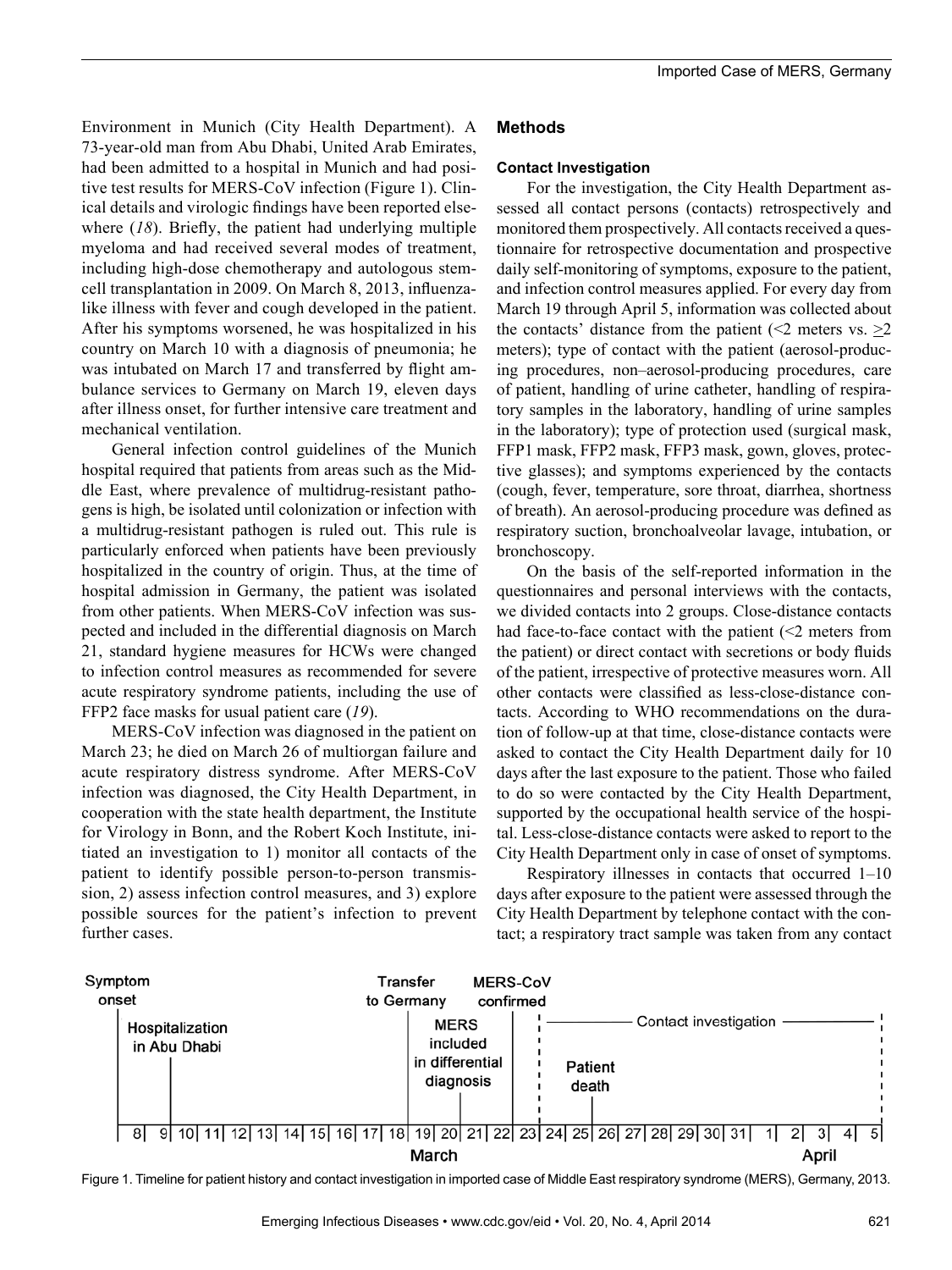## RESEARCH

with respiratory illness. In addition, attempts were made to obtain paired serologic samples from all contacts, the first taken immediately after contact and the second  $\geq$ 28 days after the last exposure.

### **Patient Questionnaire**

Because the MERS-CoV patient was on mechanical ventilation and could not be interviewed, family contacts who had accompanied him to Germany were interviewed about the onset of his symptoms and possible exposures in the 10 days before disease onset. For the interview, a structured questionnaire was used, and information collected was documented on paper.

#### **Laboratory Methods**

PCR testing and serologic testing were done as described (*17*,*20*). Serum samples from contacts were tested for MERS-CoV antibodies if a serum sample was taken >28 days after last exposure. In addition, serum samples were tested for antibodies against influenza A, B, and C; rhinovirus A, B, and C; parainfluenzavirus 1, 2, 3, and 4; respiratory syncytial virus A and B; human metapneumovirus; coronavirus 229E, NL63, OC43, and HKU1; and adenovirus. All samples were analyzed at the Institute for Virology of the University of Bonn.

# **Data Analysis**

Data from the City Health Department's contact monitoring, the contacts' questionnaires, and the laboratory findings were integrated in 1 database. Results were validated and analyzed by using Stata version 12.0 (StataCorp, College Station, TX, USA).

### **Results**

#### **Contact Investigation**

The City Health Department identified 83 contacts. Of these, 69 (83%) were classified as close-distance contacts and 14 (17%) as less-close-distance contacts (Table). Four (5%) of the contacts were members of the patient's family, 16 (19%) were physicians, 25 (30%) were nursing staff, 20 (24%) were laboratory personnel, and 18 (22%) were part

| Table. Results of contact investigation of patient with imported MERS-CoV infection, Germany, 2013* |           |                        |                                     |           |
|-----------------------------------------------------------------------------------------------------|-----------|------------------------|-------------------------------------|-----------|
|                                                                                                     | No. (%)   | No. (%) close-distance | No. (%) less-close-                 |           |
| Data category                                                                                       | contacts+ | contacts, $n = 69\pm$  | distance contacts, $n = 14\ddagger$ | p value§  |
| Contacts, $n = 83$                                                                                  |           |                        |                                     | 0.103     |
| Physicians                                                                                          | 16 (19)   | 11 (69)                | 5(31)                               |           |
| Nursing staff                                                                                       | 25 (30)   | 24(1)                  | 1(4)                                |           |
| Laboratory personnel                                                                                | 20 (24)   | 17(85)                 | 3(15)                               |           |
| Family members                                                                                      | 4(5)      | 4 (100)                | 0                                   |           |
| Other                                                                                               | 18 (22)   | 13 (72)                | 5(28)                               |           |
| Response to questionnaire                                                                           | 61(73)    | 55 (90)                | 6(10)                               | 0.004     |
| Aerosol exposure                                                                                    | 15(18)    | 15 (100)               | 0                                   | 0.054     |
| Symptoms                                                                                            |           |                        |                                     | 0.006     |
| Symptomatic                                                                                         | 10(12)    | 9(90)                  | 1(10)                               |           |
| Nonsymptomatic¶                                                                                     | 71 (86)   | 60 (85)                | 11 (15)                             |           |
| Unknown                                                                                             | 2(2)      | 0                      | 2(100)                              |           |
| Swab samples, symptomatic contacts, $n = 10$                                                        |           |                        |                                     | 0.725     |
| Swab sample collected                                                                               | 9(90)     | 8(89)                  | 1(11)                               |           |
| No swab sample collected                                                                            | 1(10)     | 1(100)                 | 0                                   |           |
| PCR results for symptomatic contacts with swab samples, $n = 9$                                     |           |                        |                                     | <b>NA</b> |
| MERS-CoV positive                                                                                   | 0         | <b>NA</b>              | <b>NA</b>                           |           |
| MERS-CoV negative                                                                                   | 9(100)    | 8(89)                  | 1(11)                               |           |
| HCoV-NL63 positive                                                                                  | 1(11)     | 1(100)                 | 0                                   |           |
| Rhinovirus positive                                                                                 | 2(22)     | 2(100)                 | 0                                   |           |
| Serologic test results                                                                              |           |                        |                                     | 0.007     |
| MERS-CoV positive                                                                                   | 0         | <b>NA</b>              | <b>NA</b>                           |           |
| MERS-CoV negative                                                                                   | 60 (72)   | 54 (90)                | 6(10)                               |           |
| Not done                                                                                            | 23 (28)   | 15(65)                 | 8(35)                               |           |
| Serologic testing among symptomatic contacts, n = 10                                                |           |                        |                                     | 0.107     |
| MERS-CoV positive                                                                                   | 0         | <b>NA</b>              | <b>NA</b>                           |           |
| MERS-CoV negative                                                                                   | 7(70)     | 7(100)                 | $\mathbf{0}$                        |           |
| Not done                                                                                            | 3(30)     | 2(67)                  | 1(33)                               |           |
| Serologic testing among nonsymptomatic¶ contacts, n = 71                                            |           |                        |                                     | 0.095     |
| MERS-CoV positive                                                                                   | 0         | <b>NA</b>              | <b>NA</b>                           |           |
| MERS-CoV negative                                                                                   | 53 (75)   | 47 (89)                | 6(11)                               |           |
| Not done                                                                                            | 18 (25)   | 13(72)                 | 5(28)                               |           |

\*Definitions of close-distance and less-close-distance contacts provided in article text. MERS-CoV, Middle East respiratory syndrome coronavirus; NA, not applicable.

†Percentages are of contacts (N = 83) unless otherwise indicated.

‡Percentages are of category total.

§Probability that the distribution as indicated occurs by chance given the column and row totals.

¶Nonsymptomatic contacts are asymptomatic persons and those who were symptomatic before exposure.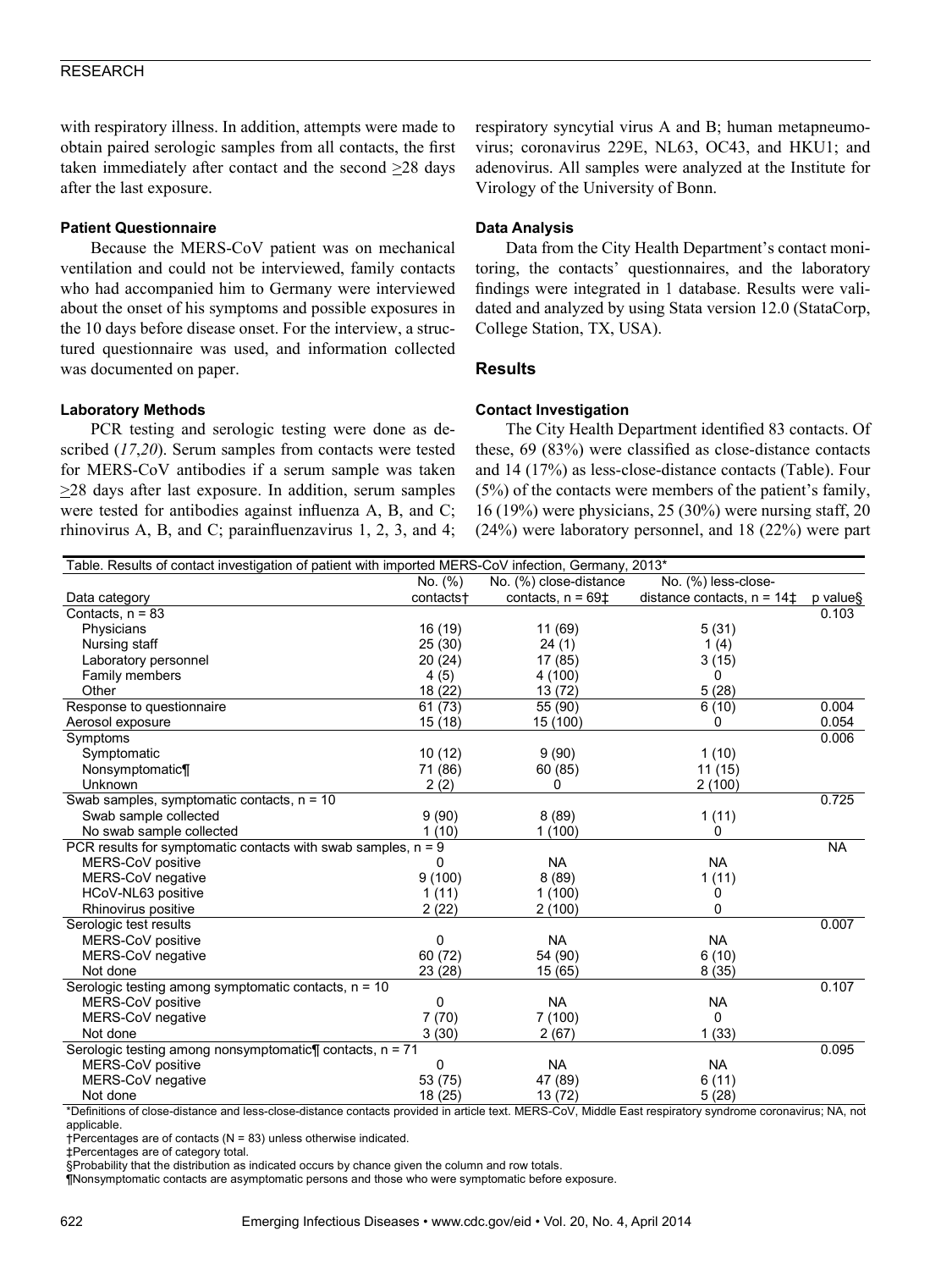of other professional groups. Clinical follow-up was available for 81 (98%) contacts.

A respiratory symptom or fever developed in 10 (12%) contacts. Of these, swab specimens were collected from 9 (90%) and blood samples from 7 (70%). All 9 swab specimens were negative for MERS-CoV; 1 (11%) was positive for CoV NL-63, and 2 (22%) were positive for rhinovirus. All 7 serum samples were negative for MERS-CoV antibodies. All symptomatic contacts had >1 sample type (respiratory swab or serum) collected for laboratory testing; results of PCR and serologic testing were available from 6 (60%), PCR only from 3 (30%), and serologic testing only from 1 (10%). In addition, serologic test results were available for 53 (75%) of the 71 nonsymptomatic contacts; all were negative for MERS-CoV antibodies. Overall, persons for whom serologic testing results were available were more likely to be close-distance contacts than were persons without available serologic results ( $p = 0.007$ ; Table).

The 4 family members who accompanied the patient were his wife, daughter, son, and son-in-law. Their ages were 35–37 years, and none reported symptoms. The patient's children and son-in-law had their last contact with the patient on March 20 and his wife on March 23. Because no protection measures had been used until after March 20, the family members were considered at high risk for infection. All 4 provided respiratory swab and serum samples on March 24; all samples had negative results. Serum samples taken  $\geq$ 28 days after last exposure to the patient were not available.

MERS-CoV infection was added to the differential diagnosis for the patient on March 21. The daily numbers of HCWs who had any contact with him (regardless of protection measures) and of those who had aerosol exposure were lower after that date than before (Figure 2): 4.4 HCW per illness day vs. 7.5 HCW per illness day ( $p = 0.05$ ) and 2.8 HCW per illness day vs. 6 HCW per illness day ( $p = 0.03$ ). Among HCWs with aerosol exposure, 1 (8%) of 12 daily

exposures occurred while FFP2 or FFP3 masks were being used before March 21; after that date, 11 (79%) of 14 daily exposures occurred while FFP2 or FFP3 masks were being used  $(p<0.01)$ .

#### **Patient Questionnaire**

The patient was a 73-year-old married man from Abu Dhabi, United Arab Emirates; he had a medical history of multiple myeloma. At the time of his MERS-CoV infection, he was receiving corticosteroid therapy. His profession was camel breeding; in the 2 weeks before his onset of illness, 1 of his camels was reported to have had a respiratory illness. In the questionnaire, we did not differentiate between dromedary (*Camelus dromedaries*) and Bactrian (*C. bactrianus*) camels. His neighborhood had palm trees, and bats were known to dwell in the area. The patient had no known contact with other MERS-CoV patients, had no personal contacts in Qatar or Jordan, and had no travel history in the 10 days before illness onset. He consumed different types of fruit juices and cooked goat meat, beef, and sheep meat, but no raw meat. He ate dates from his region, but he reportedly did not consume date or palm syrup. Other than the camels on his farm, he had no contact with animals; he did not practice falconry and did not visit camel racetracks or animal markets.

#### **Discussion**

We describe the case and contact investigation of a confirmed case of MERS-CoV infection that was imported to Germany. We did not identify person-to-person transmission from the patient to any of the contacts. As with the previous imported case in this country, the patient was already on mechanical ventilation when he was transferred to Germany. However, whereas the previous case was in the late third week of illness, this patient was in the second week of illness. Sample from this patient taken from different body locations and at different times were positive



Figure 2. Daily number of health care workers who had contact with a patient infected with Middle East respiratory syndrome (MERS) coronavirus who was hospitalized in Germany, March 19–26, 2013.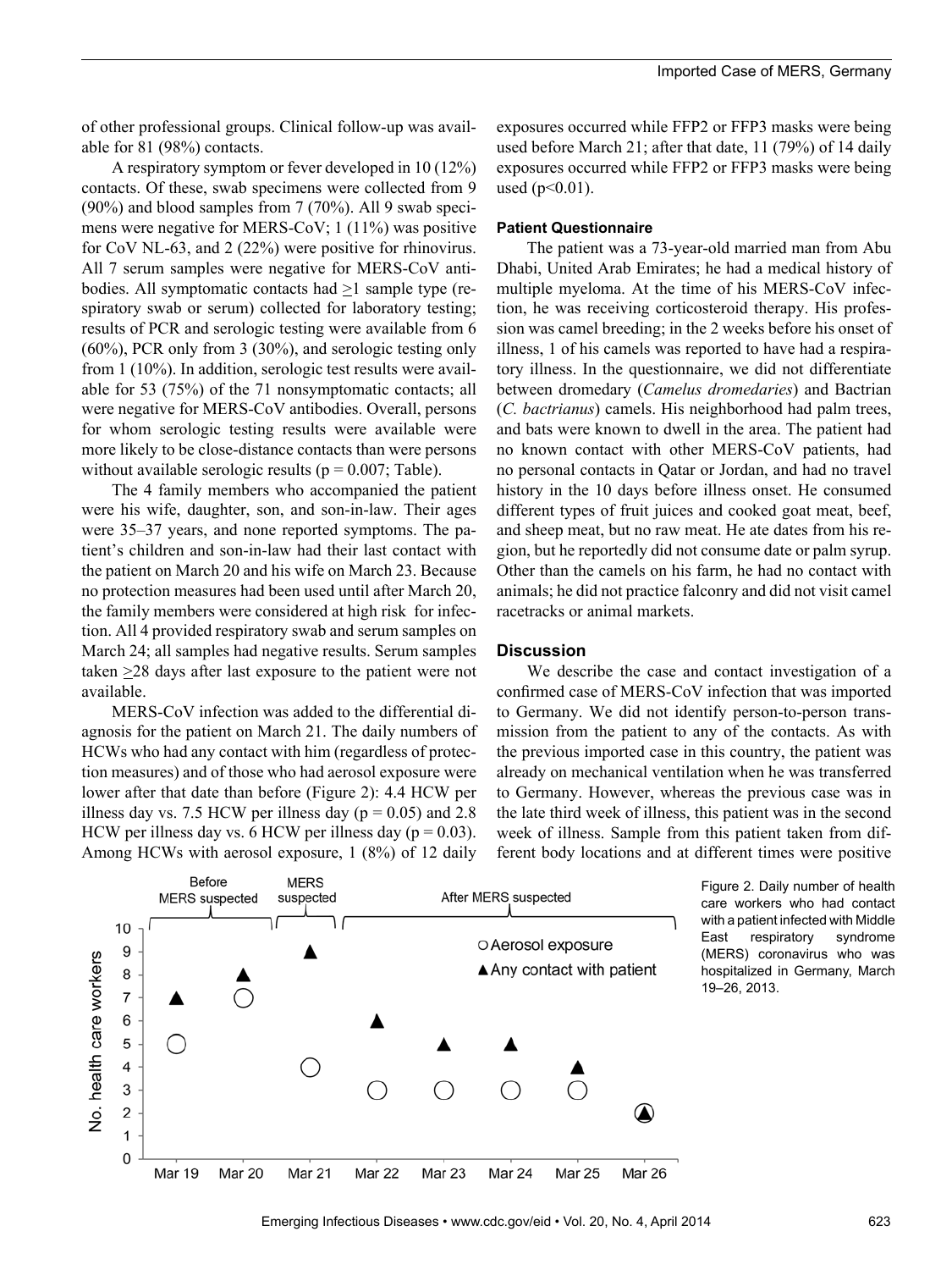## RESEARCH

for MERS-CoV by PCR, and the viral load detected was several logs higher than in samples from the patient with the previous imported case (*18*,*20*). These results indicate that this patient may have been more infectious than the previous patient.

Nosocomial transmission from MERS patients to HCWs has been documented (*13*,*21*,*22*). In our study, the patient was isolated during the first 2 days of his hospital stay (before MERS was suspected), although the reason for this intervention was the hospital's policy to isolate every patient from the Middle East, irrespective of the assumed diagnosis, because of perceived increased risk of carrying drug-resistant pathogens, rather than any special measures taken because of the patient's respiratory illness. After MERS was suspected, HCWs used FFP2 masks significantly more frequently than they had before, and fewer HCWs had daily contact with the patient. Our result suggest that, in the later stages of this disease, the combination of standard protection measures (use of surgical masks for potentially aerosol-generating procedures), cautious handling of the patient (because of his potential to harbor drugresistant bacteria), and possible decreased infectiousness compared with the first week of illness may have prevented transmission to HCWs. These findings also underline the importance of following WHO recommendations on infection prevention and control when managing a patient who may be infected with a pathogen that could lead to nosocomial transmission (*23*).

Regarding possible sources of infection, an extensive interview was conducted with family members because the patient could not be interviewed. The patient's illness was likely a primary case, and possible exposures that might have caused the MERS-CoV infection were explored. Of note were the presence of bats in the neighborhood of his residence, the patient's profession as camel breeder, and his contact with a camel that was reported to have had a respiratory illness before his own illness onset. Bats are a likely reservoir for MERS-related CoV (*5*,*8*), and serum samples from Omani racing camels have shown to have neutralizing antibodies against MERS-CoV (*24*). These findings suggest these animals' possible relevance (e.g., as intermediate hosts) for human acquisition of MERS-CoV.

Two complementary monitoring instruments for contact persons were used: active follow-up with daily telephone contact and a self-administered monitoring questionnaire. Both methods have merits, and a combination of both is likely to ensure the most thorough contact follow-up. Advantages of personal interviews on the telephone are immediacy and the possibility for the interviewer to receive intangible information, such as the self-assessment of symptoms, as well as the opportunity to answer questions from the contacts. This process enables a more specific way to judge a person's health status. On the other hand, a daily monitoring

questionnaire provides detail in clinical information, exposure, and protection measures that might be used for more in-depth analyses (e.g., when a few contacts have become infected). Such a questionnaire could be expanded to include a section for contact persons to fill in the names of persons with whom they had face-to-face contact during each day. This information might become crucial for second-generation contact tracing when contacts under observation become infected. Rapid availability of this type of information is essential for efficient investigation of clusters or outbreaks similar to those that have been reported already (*13*).

In conclusion, we conducted a contact investigation of an imported case of MERS-CoV infection in Germany. Laboratory testing of symptomatic and asymptomatic contacts of the index case-patient did not indicate transmission of the virus. Furthermore, we documented the change from standard hygiene to infection control measures after MERS-CoV was suspected, an adaptation that may have prevented nosocomial transmission. Exposure to camels as a possible etiologic mechanism for human MERS-CoV infection requires further evidence from other studies.

Dr Reuss is an epidemiologist at the Respiratory Infections Unit, Robert Koch Institute, Berlin, Germany. Her research interests include emerging infectious respiratory diseases, pandemic preparedness, and influenza vaccination.

#### **References**

- 1. Zaki AM, van Boheemen S, Bestebroer TM, Osterhaus AD, Fouchier RA. Isolation of a novel coronavirus from a man with pneumonia in Saudi Arabia. N Engl J Med. 2012;367:1814–20. http://dx.doi.org/10.1056/NEJMoa1211721
- 2. World Health Organization. Novel coronavirus infection in the United Kingdom. 2012 [cited 2013 Dec 18]. http://www.who.int/ csr/don/2012\_09\_23/en/index.html
- 3. World Health Organization. Middle East respiratory syndrome coronavirus (MERS-CoV)—update. 2013 Nov 11 [cited 2013 Dec 18]. http://www.who.int/csr/don/2013\_11\_11\_coronavirus/en/ index.html
- 4. The WHO MeRS-Cov Research Group. State of knowledge and data gaps of Middle East respiratory syndrome coronavirus (MERS-CoV) in humans. PLoS Curr. 2013;5.
- 5. Annan A, Baldwin HJ, Corman VM, Klose SM, Owusu M, Nkrumah EE, et al. Human betacoronavirus 2c EMC/2012–related viruses in bats, Ghana and Europe. Emerg Infect Dis. 2013;19:456– 9. http://dx.doi.org/10.3201/eid1903.121503
- 6. Anthony SJ, Ojeda-Flores R, Rico-Chavez O, Navarrete-Macias I, Zambrana-Torrelio CM, Rostal MK, et al. Coronaviruses in bats from Mexico. J Gen Virol. 2013;94:1028–38. http://dx.doi. org/10.1099/vir.0.049759-0
- 7. Cotten M, Lam TT, Watson SJ, Palser AL, Petrova V, Grant P, et al. Full-genome deep sequencing and phylogenetic analysis of novel human betacoronavirus. Emerg Infect Dis. 2013;19:736–42B. http://dx.doi.org/10.3201/eid1905.130057
- 8. Ithete NL, Stoffberg S, Corman VM, Cottontail VM, Richards LR, Schoeman MC. Close relative of human Middle East respiratory syndrome coronavirus in bat, South Africa. Emerg Infect Dis. 2013;19:1697–9. http://dx.doi.org/10.3201/eid1910.130946